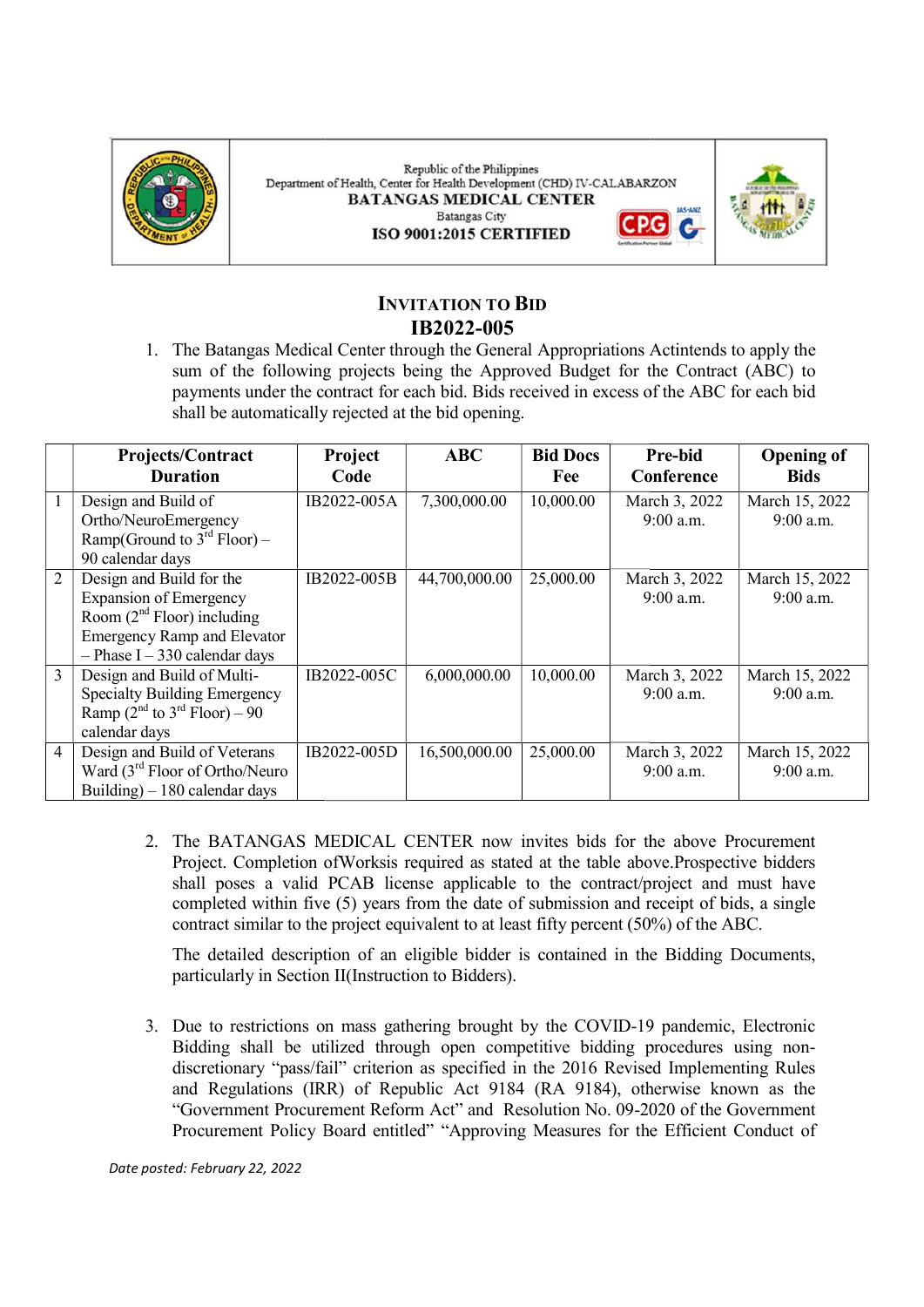Procurement Activities During a State of Calamity, or Implementation of Community Quarantine or Similar Restrictions"

- 4. Prospective Bidders may obtain further information from Batangas Medical Center and inspect the Bidding Documents at the address given below from 8:00 a.m. to 5:00 p.m. Mondays to Fridays.
- 5. A complete set of Bidding Documents may be acquired by interested bidders on February 23, 2022 up to March 15, 2022 through electronic process. Only bidders who paid the applicable fee for the Bid Document and who submitted proof of payment shall be allowed to participate in the e-bidding and submit the bidpursuant to the latest Guidelines issued by the GPPB and upon specific instruction of the Procuring Entity, in the amount stated at the table above.

It may also be downloaded free of charge from the website of the Procuring Entity provided that bidders shall pay the applicable fee for the Bidding Documents not later than the submission of their bids.

6. The Batangas Medical Center will hold a Pre-Bid Conference on March 3, 2022 9:00 a.m. via zoom portal.

Meeting ID: 810 4760 0693 Passcode: PreBid0405

- 7. Bids must be duly received by the BAC Secretariat at the electronic portal to be given before the scheduled bid opening on or before 9:00 a.m. ofMarch 15, 2022.
- 8. All bids must be accompanied by a Bid Securing Declaration or any form of bid security in any of the acceptable forms and in the amount stipulated in ITB Clause 16.
- 9. Bid Opening shall be on March 15, 2022 9:00 a.m. via ZOOM portal. Bids will be opened in the presence of the bidders' representatives who will be given the link to the portal once proof of payment have been submitted. Late Bids shall not be accepted.
- 10. The Batangas Medical Center reserves the right to reject any and all bids, declare a failure of bidding, or not award the contract at any time prior to contract award in accordance with Section 35.6 and 41 of the 2016 revised IRR of RA 9184, without thereby incurring any liability to the affected bidder or bidders.
- 11. For further information, please refer to: HBAC Secretariat Batangas Medical Center KumintangIbaba, Batangas City Tel. Nos. (043) 723-6176 / (043) 740-8303 to 8307 local 1129 bac@batmc.doh.gov.ph

(SGD.) MERLITA G. PUBLICO, MD, MHA, FPAFP

HBAC Chairman

Date posted: February 22, 2022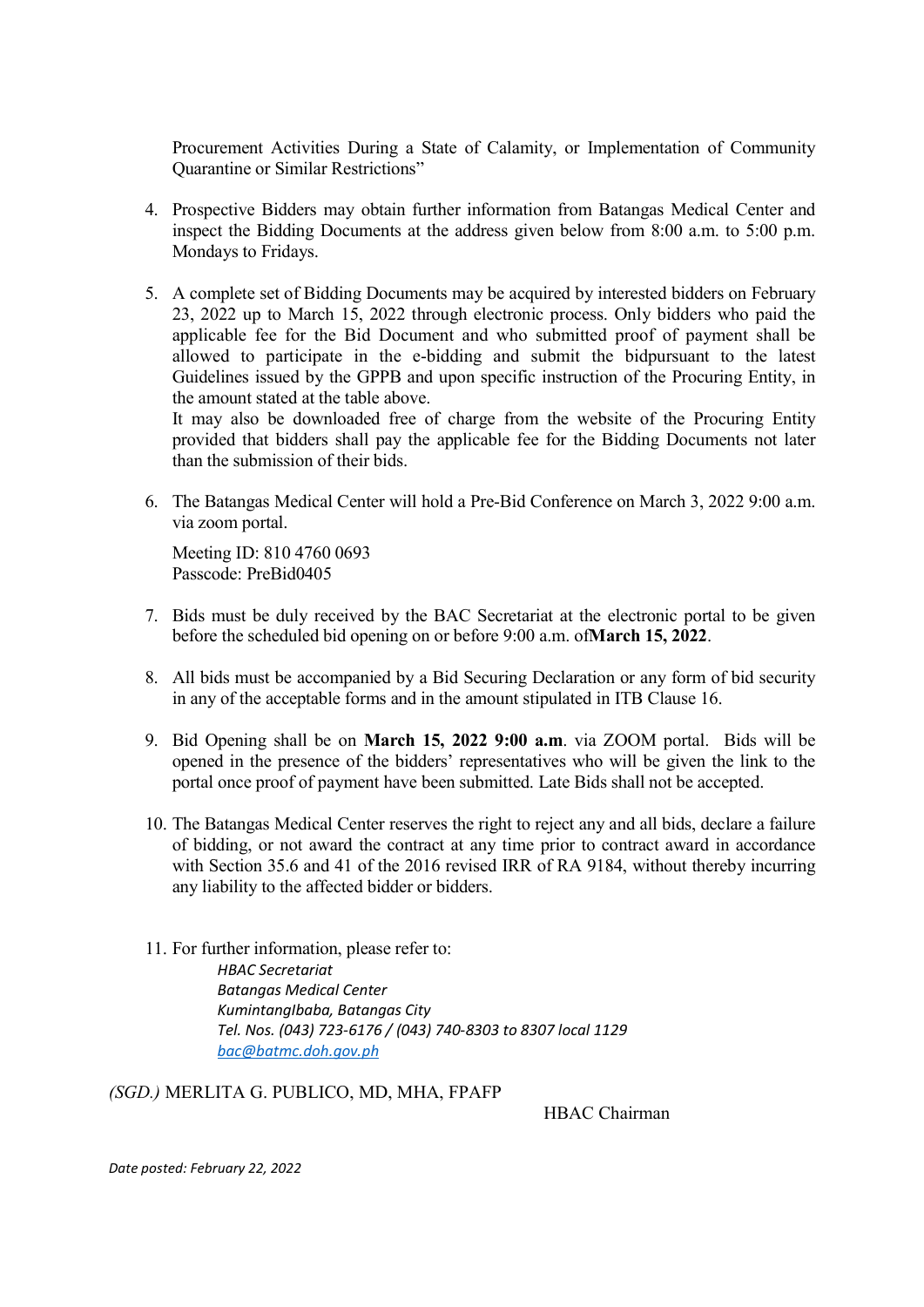## REMINDERS FOR ONLINE BIDDERS

## PREBID CONFERENCE

1. The Batangas Medical Center will hold a Pre-Bid Conference on March 3, 2022 9:00 a.m. via zoom portal.

Meeting ID: 810 4760 0693 Passcode: PreBid0405

- 2. Interested parties may pre-register before the said date through this link https://forms.gle/W4GigdxKq5AuRf287and meeting invitation shall be sent to your registered email address otherwise wait for the meeting invitation to be posted in BatMC's official website and social media pages or contact our BAC Secretariat for details.
- 3. Please click the link to the attendance registry at the Zoom waiting room on the day of the actual conference to document your presence in the said event. Certificate of Attendance shall be on a per request basis however, we cannot provide such certificate if you did not log in the registry.
- 4. Please be advised that the pre-bid conference shall be audio and video recorded, and stored as part of the documentation process of the Batangas Medical Center. Hence, your attendance to the event shall indicate your explicit consent on the recording of your image and voice, collection and processing of your personal data as disclosed and captured during the event. Rest assured that processing of data is done solely for legal purposes and in compliance with the Government Procurement Reform Act.

## SUBMISSION OF BID DOCUMENTS

The Batangas Medical Center will only accept bid documents submitted electronically to the designated Google Form link to be given upon showing of proof of payment before the opening date of the bids. Bidders are required to show proof of payment submitted to bac@batmc.doh.gov.phbefore it will be given the link for submission of bid documents.

Payment can be made by paying directly to the cashier of the Procuring Entity or through bank transfer at: Bank Name: Land Bank of the Philippines,Account Name: Batangas Medical Center, Account Number: 0302 1161 99. Either way, proof of receipt must be emailed to the aforementioned address to be given the link for submission of bids.

- 1. Bidders must submit 3 files
	- a. Copy of Official Receipt
	- b. Eligibility/Technical File
	- c. Financial File
- 2. Documents must be continuous scan or multiple pages in one PDF file. Include table of contents in the front page to facilitate for quick search of the document.

Date posted: February 22, 2022